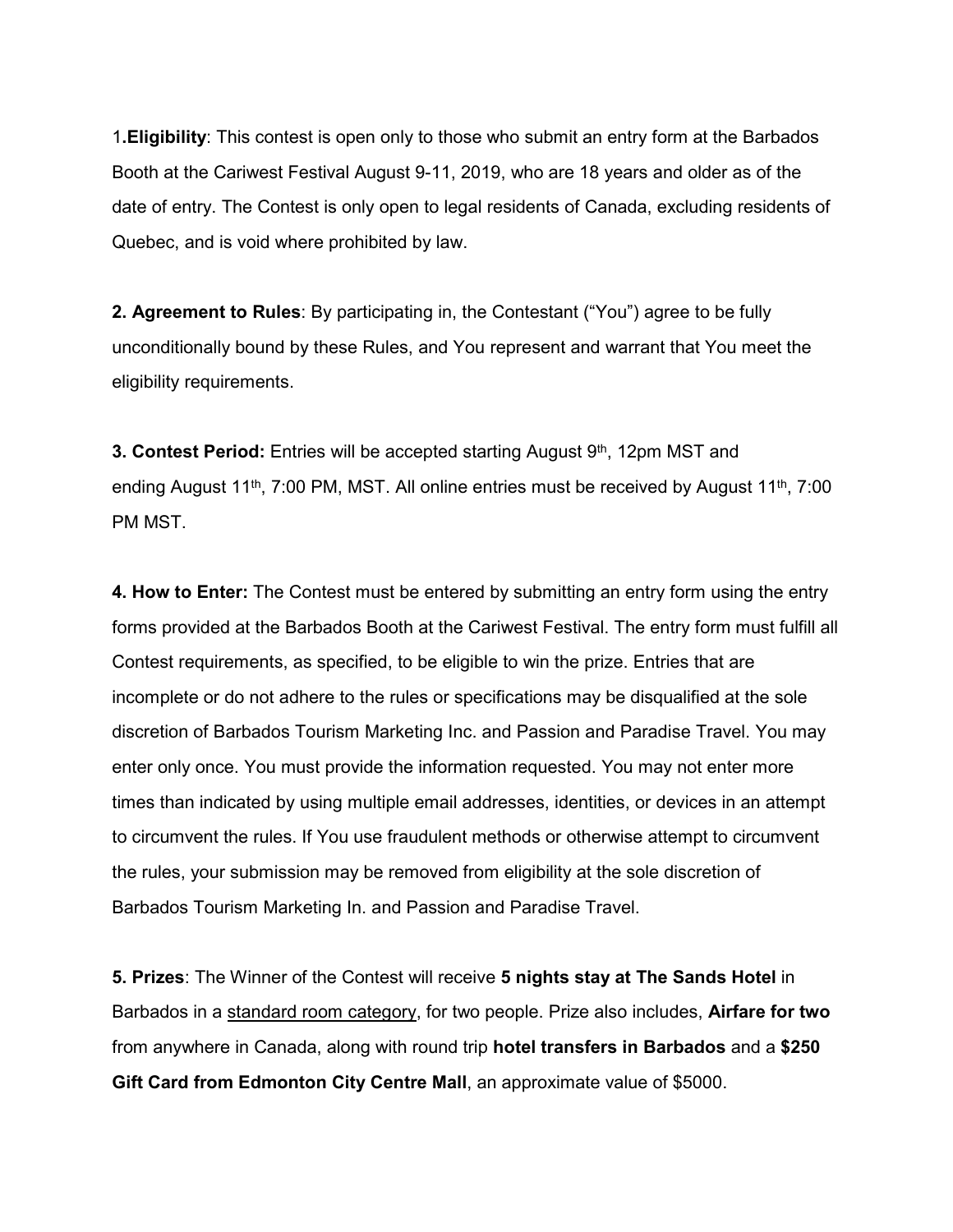Actual/appraised value may differ at time of prize award. The specifics of the prize shall be solely determined by Barbados Tourism Marketing Inc. and Passion and Paradise Travel. No cash or other prize substitution shall be permitted except at Barbados Tourism Marketing Inc. and Passion and Paradise Travel's discretion. The prize is non-transferable. Any and all prize-related expenses, including without limitation any and all Airfare taxes, hotel taxes, and local taxes, transportation to and from the hotel, extension of hotel nights, room category upgrades, food and drinks shall be the sole responsibility of Winner. **Blackout dates will apply**. Winner will be advised of the non-travel dates. No substitution of prize or transfer/assignment of prize to others or request for the cash equivalent by Winner is permitted. Acceptance of prize constitutes permission for Barbados Tourism Marketing Inc. and Passion and Paradise Travel to use Winner's name, likeness, and entry for purposes of advertising and trade without further compensation, unless prohibited by law.

**6**. **Odds:** The odds of winning depend on the number of eligible entries received.

**7**. **Winner Selection and Notification:** Winner will be selected by a random drawing on Aug. 11 at 8pm on the Cariwest Main Stage, under the supervision of Barbados Tourism Marketing Inc. and Passion and Paradise Travel. Winner will be notified by telephone and email within five (5) days following selection of Winner. Barbados Tourism Marketing Inc. and Passion and Paradise Travel shall have no liability for Winner's failure to receive notices due to spam, junk e-mail or other security settings or for Winner's provision of incorrect or otherwise non-functioning contact information. If Winner cannot be contacted, is ineligible, fails to claim the prize within 5 days from the time award notification was sent, or fails to timely return a completed and executed declaration and release as required, the prize may be forfeited and an alternate Winner selected. Receipt by Winner of the prize offered in this Contest is conditioned upon compliance with any local laws and regulations. ANY VIOLATION OF THESE OFFICIAL RULES BY WINNER (AT BARBADOS TOURISM MARKETING INC. AND PASSION AND PARADISE TRAVEL'S SOLE DISCRETION) WILL